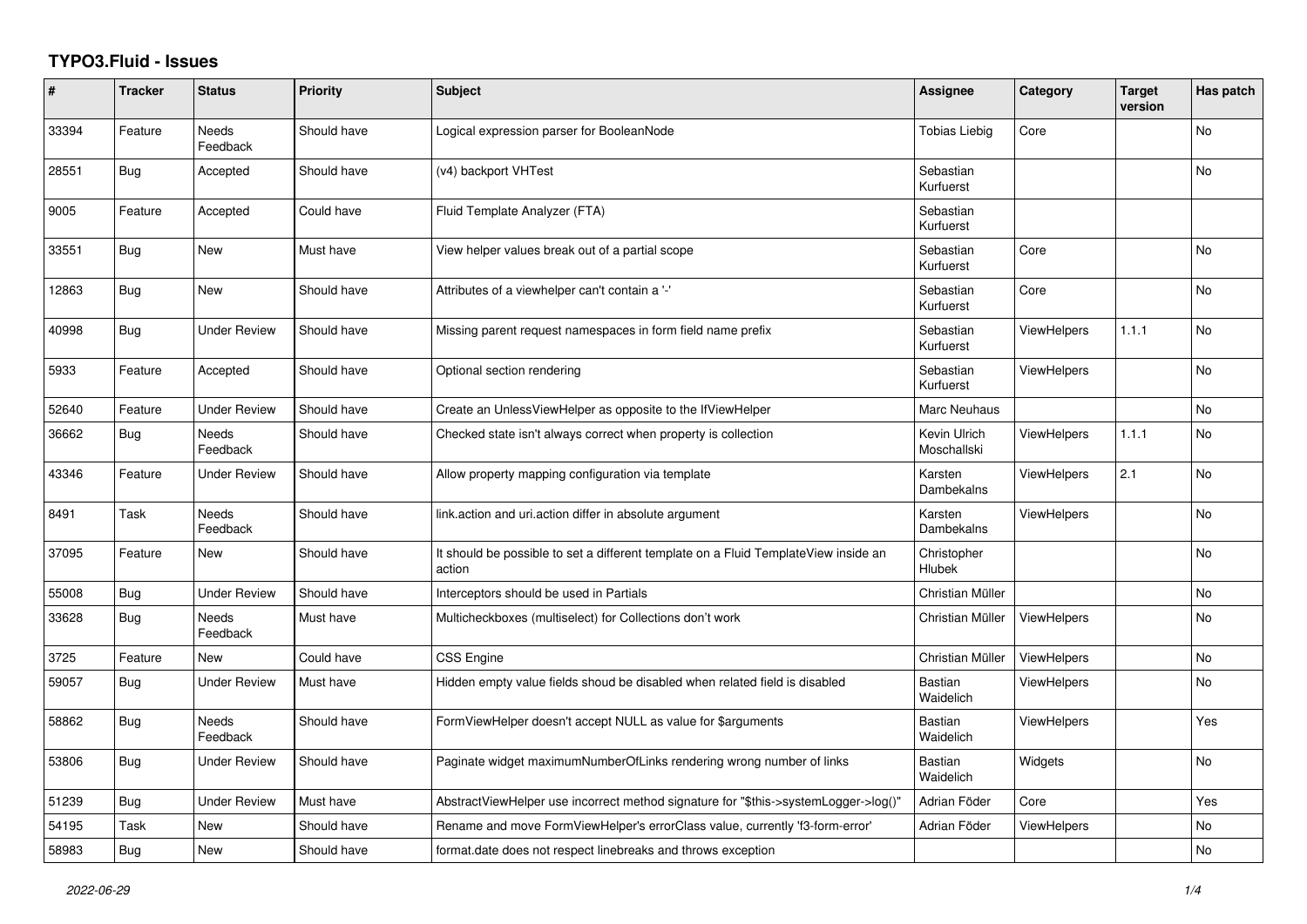| ∦     | <b>Tracker</b> | <b>Status</b>       | <b>Priority</b> | Subject                                                                                                     | Assignee | Category | <b>Target</b><br>version | Has patch |
|-------|----------------|---------------------|-----------------|-------------------------------------------------------------------------------------------------------------|----------|----------|--------------------------|-----------|
| 58921 | Bug            | New                 | Should have     | f:form.* VHs crash if NOT inside f:form but followed by f:form                                              |          |          |                          | No        |
| 57885 | <b>Bug</b>     | New                 | Must have       | Inputs are cleared from a second form if the first form produced a vallidation error                        |          |          |                          | No        |
| 52591 | Bug            | New                 | Should have     | The Pagination Widget broken for joined objects                                                             |          |          |                          | No        |
| 52536 | Bug            | <b>Under Review</b> | Should have     | Errorclass not set if no property-attribute set                                                             |          |          |                          |           |
| 52419 | <b>Bug</b>     | New                 | Should have     | Wrong PHPDocs notation for default value inline f:translate viewhelper                                      |          |          | 2.0                      | No        |
| 50888 | <b>Bug</b>     | Under Review        | Should have     | WSOD by changing name of section and if Fluid caches are generated                                          |          |          |                          | No        |
| 49038 | Bug            | New                 | Must have       | form.select does not select the first item if prependOptionValue is used                                    |          |          |                          | No        |
| 47006 | Bug            | <b>Under Review</b> | Should have     | widget identifier are not unique                                                                            |          |          |                          | No        |
| 28554 | Bug            | New                 | Should have     | (v4) implement feature flag to disable caching                                                              |          |          |                          | No        |
| 28553 | <b>Bug</b>     | New                 | Should have     | improve XHProf test setup                                                                                   |          |          |                          | No        |
| 28552 | Bug            | New                 | Should have     | (v5) write ViewHelper test for compiled run; adjust functional test to do two passes<br>(uncached & cached) |          |          |                          | No        |
| 28550 | Bug            | New                 | Should have     | (v4) make widgets cacheable, i.e. not implement childnodeaccess interface                                   |          |          |                          | No        |
| 28549 | Bug            | <b>New</b>          | Should have     | make widgets cacheable, i.e. not implement childnodeaccess interface                                        |          |          |                          | No        |
| 13045 | Bug            | New                 | Should have     | Entity decode of strings are different between if-conditions and output of variable                         |          |          |                          |           |
| 60271 | Feature        | New                 | Should have     | Paginate viewhelper, should also support arrays                                                             |          |          |                          | No        |
| 51277 | Feature        | <b>New</b>          | Should have     | ViewHelper context should be aware of actual file occurrence                                                |          |          |                          | No        |
| 49756 | Feature        | <b>Under Review</b> | Should have     | Select values by array key in checkbox viewhelper                                                           |          |          |                          | No        |
| 48355 | Feature        | New                 | Could have      | Assign output of viewhelper to template variable for further processing.                                    |          |          |                          |           |
| 46545 | Feature        | New                 | Should have     | Better support for arrays in options of SelectViewHelper                                                    |          |          |                          | No        |
| 45345 | Feature        | Needs<br>Feedback   | Should have     | Easy to use comments for fluid that won't show in output                                                    |          |          |                          |           |
| 45153 | Feature        | New                 | Should have     | f:be.menus.actionMenuItem - Detection of the current select option is insufficient                          |          |          |                          | No        |
| 42397 | Feature        | New                 | Should have     | Missing viewhelper for general links                                                                        |          |          |                          | No        |
| 40081 | Feature        | New                 | Should have     | Allow assigned variables as keys in arrays                                                                  |          |          |                          | No        |
| 38130 | Feature        | New                 | Should have     | Checkboxes and multiple select fields should have an assignable default value                               |          |          |                          | No        |
| 36559 | Feature        | <b>New</b>          | Could have      | New widget progress bar                                                                                     |          |          |                          | Yes       |
| 33215 | Feature        | New                 | Should have     | RFC: Dynamic values in ObjectAccess paths                                                                   |          |          |                          | No        |
| 9514  | Feature        | New                 | Should have     | Support explicit Array Arguments for ViewHelpers                                                            |          |          |                          |           |
| 3291  | Feature        | Needs<br>Feedback   | Should have     | Cacheable viewhelpers                                                                                       |          |          |                          | No        |
| 56237 | Task           | New                 | Should have     | in-line (Condition)ViewHelpers should not evaluate on parsing                                               |          |          |                          | No        |
| 47669 | Task           | New                 | Should have     | FormViewHelper does not define the default request method                                                   |          |          |                          | No        |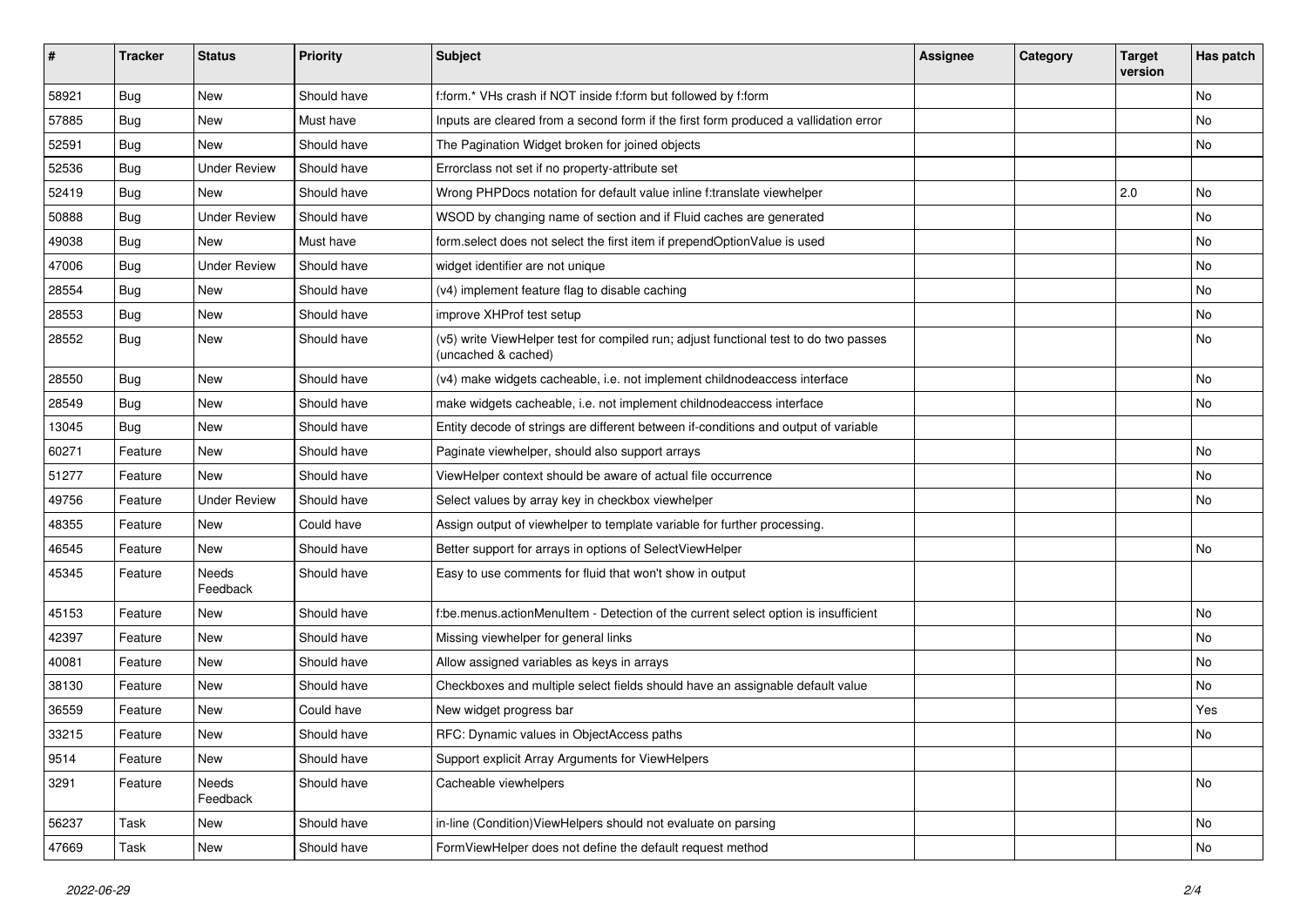| #     | <b>Tracker</b> | <b>Status</b>       | <b>Priority</b> | Subject                                                                                              | <b>Assignee</b> | Category           | <b>Target</b><br>version | Has patch |
|-------|----------------|---------------------|-----------------|------------------------------------------------------------------------------------------------------|-----------------|--------------------|--------------------------|-----------|
| 46091 | Task           | Needs<br>Feedback   | Should have     | Show source file name and position on exceptions during parsing                                      |                 |                    |                          | <b>No</b> |
| 43071 | Task           | New                 | Should have     | Remove TOKENS for adding fallback teplates in B                                                      |                 |                    |                          | No        |
| 42743 | Task           | <b>New</b>          | Should have     | Remove inline style for hidden form fields                                                           |                 |                    |                          | No        |
| 5636  | Task           | <b>Under Review</b> | Must have       | Form_RadioViewHelper and CheckBoxViewHelper miss check for existing object<br>before it is accessed. |                 |                    |                          | No        |
| 39990 | Bug            | New                 | Should have     | Same form twice in one template: hidden fields for empty values are only rendered<br>once            |                 | Core               |                          | No        |
| 27607 | Bug            | New                 | Must have       | Make Fluid comparisons work when first element is STRING, second is NULL.                            |                 | Core               |                          | No        |
| 3481  | Bug            | New                 | Should have     | Use ViewHelperVariableContainer in PostParseFacet                                                    |                 | Core               |                          | No        |
| 62346 | Feature        | New                 | Could have      | f:comment should have high precende                                                                  |                 | Core               | 3.x                      | No        |
| 46257 | Feature        | <b>Under Review</b> | Should have     | Add escape sequence support for Fluid                                                                |                 | Core               |                          | <b>No</b> |
| 30555 | Feature        | New                 | Could have      | Make TagBuilder more extensible                                                                      |                 | Core               |                          | No        |
| 10472 | Feature        | New                 | Could have      | Fluid Standalone distribution                                                                        |                 | Core               |                          | No        |
| 7608  | Feature        | New                 | Could have      | Configurable shorthand/object accessor delimiters                                                    |                 | Core               |                          | Yes       |
| 4704  | Feature        | New                 | Should have     | Improve parsing exception messages                                                                   |                 | Core               |                          |           |
| 1907  | Feature        | New                 | Could have      | Default values for view helpers based on context                                                     |                 | Core               |                          |           |
| 32035 | Task           | New                 | Should have     | Improve fluid error messages                                                                         |                 | Core               |                          | Yes       |
| 46289 | Bug            | Needs<br>Feedback   | Should have     | Enable Escaping Interceptor in XML request format                                                    |                 | View               | 2.0.1                    | No        |
| 38369 | Bug            | New                 | Must have       | Resource ViewHelpers should not fall back to request package                                         |                 | View               |                          | No        |
| 60181 | Feature        | New                 | Could have      | Caching mechanism for Fluid Views/Templates                                                          |                 | View               |                          | No        |
| 8989  | Feature        | Needs<br>Feedback   | Could have      | Search path for fluid template files                                                                 |                 | View               |                          | No        |
| 45394 | Task           | New                 | Should have     | Forwardport Unit test for standalone view                                                            |                 | View               |                          | <b>No</b> |
| 43072 | Task           | New                 | Should have     | Remove TOKENS for adding templates fallback in Backporter                                            |                 | View               |                          | No        |
| 65424 | Bug            | <b>Under Review</b> | Should have     | SelectViewHelper must respect option(Value Label)Field for arrays                                    |                 | ViewHelpers        |                          | No        |
| 60856 | <b>Bug</b>     | New                 | Must have       | Target attribute not supported by the form viewhelper                                                |                 | <b>ViewHelpers</b> |                          | Yes       |
| 54284 | Bug            | New                 | Should have     | Default Option for Switch/Case VH                                                                    |                 | ViewHelpers        |                          | No        |
| 49600 | Bug            | New                 | Should have     | f:form tag shown as a HTML on frontend                                                               |                 | ViewHelpers        |                          | No        |
| 44234 | Bug            | <b>Under Review</b> | Should have     | selectViewHelper's sorting does not respect locale collation                                         |                 | ViewHelpers        | 2.1                      | No        |
| 40064 | Bug            | New                 | Must have       | Multiselect is not getting persisted                                                                 |                 | ViewHelpers        |                          | No        |
| 37619 | Bug            | New                 | Should have     | Fatal Error when using variable in name attribute of Section ViewHelper                              |                 | ViewHelpers        |                          | No        |
| 34682 | Bug            | <b>Under Review</b> | Should have     | Radio Button missing checked on validation error                                                     |                 | ViewHelpers        |                          | No        |